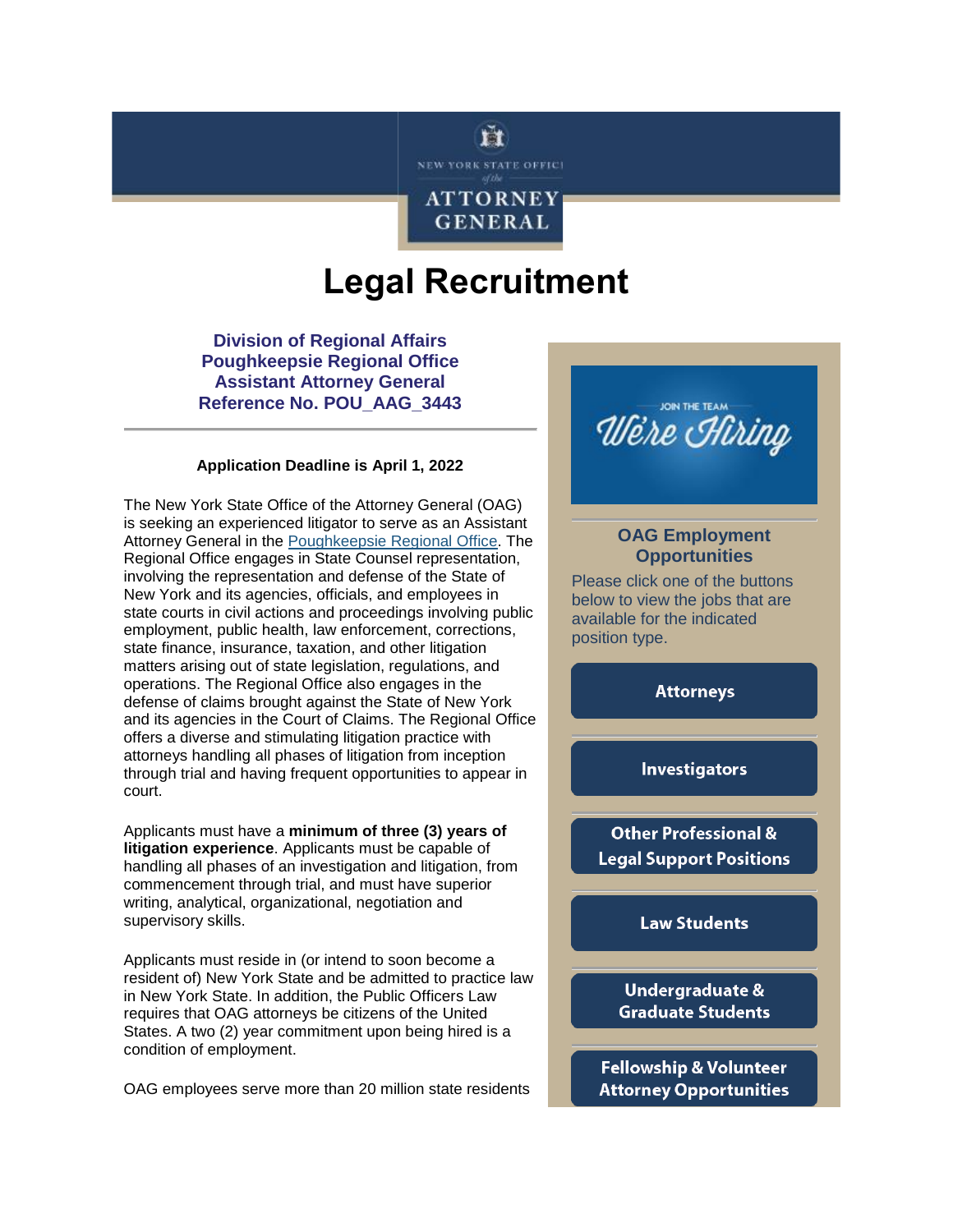through a wide variety of occupations. We offer a comprehensive New York State benefits package, including paid leave, health, dental, vision and retirement benefits, and family-friendly policies. As an employee of the OAG, you will join a team of dedicated individuals who work to serve the people of our State.

Per OAG policy, confirmation of full vaccination status is a condition of employment for this position. If you are not fully vaccinated, you will be required to provide negative COVID-19 test results at a frequency determined by the agency. The agency will consider religious and reasonable accommodations. For more information, please contact [recruitment@ag.ny.gov.](mailto:Recruitment@ag.ny.gov)

**How To Apply**

**Applications are being received online.** To apply, please click on the following link: **[POU\\_AAG\\_3443](https://lnks.gd/l/eyJhbGciOiJIUzI1NiJ9.eyJidWxsZXRpbl9saW5rX2lkIjoxMDEsInVyaSI6ImJwMjpjbGljayIsImJ1bGxldGluX2lkIjoiMjAyMjAzMDcuNTQ1MzQ4NDEiLCJ1cmwiOiJodHRwczovL2xnci5hZy5ueS5nb3Yvb3Jkcy9mP3A9MTM2OjEwOjo6OjpQMTBfTEdSX0pPQl9JRCxQMTBfUE9TSVRJT05UWVBFLFAxMF9MR1JfV1JJVElOR19TQU1QTEVfSU5EOjQxMjIsNyxZIn0.sdvkqmGtOkPnBnZ4wdN0sZPINuQx5VCe-VWV216t9Ps/s/679883235/br/127662358989-l)**

#### **To ensure consideration, applications must be received by close of business on April 1, 2022.**

Applicants must be prepared to submit a complete application consisting of the following:

- **[Cover Letter](https://lnks.gd/l/eyJhbGciOiJIUzI1NiJ9.eyJidWxsZXRpbl9saW5rX2lkIjoxMDIsInVyaSI6ImJwMjpjbGljayIsImJ1bGxldGluX2lkIjoiMjAyMjAzMDcuNTQ1MzQ4NDEiLCJ1cmwiOiJodHRwOi8vYWcubnkuZ292L2xlZ2FsLXJlY3J1aXRtZW50L2RvY3VtZW50LXJlcXVpcmVtZW50LWV4ZW1wdC1hcHBsaWNhdGlvbnMifQ.FbeCEe3FefBzGQd_QXEqL1PR83MKW3wo8dqr0SOevtI/s/679883235/br/127662358989-l)**
	- o You may address to Legal Recruitment.
	- o Indicate why are interested in this position and what makes you the best candidate.

# **[Resume](https://lnks.gd/l/eyJhbGciOiJIUzI1NiJ9.eyJidWxsZXRpbl9saW5rX2lkIjoxMDMsInVyaSI6ImJwMjpjbGljayIsImJ1bGxldGluX2lkIjoiMjAyMjAzMDcuNTQ1MzQ4NDEiLCJ1cmwiOiJodHRwOi8vYWcubnkuZ292L2xlZ2FsLXJlY3J1aXRtZW50L2RvY3VtZW50LXJlcXVpcmVtZW50LWV4ZW1wdC1hcHBsaWNhdGlvbnMifQ.wh-EtycVTAO8l0P1l--DVje1O-qRg0Uja_pEQoum9Ms/s/679883235/br/127662358989-l)**

- **[Writing Samples](https://lnks.gd/l/eyJhbGciOiJIUzI1NiJ9.eyJidWxsZXRpbl9saW5rX2lkIjoxMDQsInVyaSI6ImJwMjpjbGljayIsImJ1bGxldGluX2lkIjoiMjAyMjAzMDcuNTQ1MzQ4NDEiLCJ1cmwiOiJodHRwOi8vYWcubnkuZ292L2xlZ2FsLXJlY3J1aXRtZW50L2RvY3VtZW50LXJlcXVpcmVtZW50LWV4ZW1wdC1hcHBsaWNhdGlvbnMifQ.RNe2hpBiIqAMSMfDZQocbB0v1YqLEU-WebT-2hi9u4Q/s/679883235/br/127662358989-l)**
	- o Please provide at least two writing samples (trial court memoranda of law are preferred) that you believe best demonstrate your legal writing and analytical abilities.
	- o Please upload these as one document using the field that is provided.
- **List of three (3) [references](https://lnks.gd/l/eyJhbGciOiJIUzI1NiJ9.eyJidWxsZXRpbl9saW5rX2lkIjoxMDUsInVyaSI6ImJwMjpjbGljayIsImJ1bGxldGluX2lkIjoiMjAyMjAzMDcuNTQ1MzQ4NDEiLCJ1cmwiOiJodHRwczovL2FnLm55Lmdvdi9sZWdhbC1yZWNydWl0bWVudC9kb2N1bWVudC1yZXF1aXJlbWVudC1leGVtcHQtYXBwbGljYXRpb25zIn0.lXHSjv4OsGtD9el5eoNc1YAKEhZDB_vQWwiej9ahuNU/s/679883235/br/127662358989-l)** 
	- o Only submit professional references, supervisory references are preferred.
	- o Indicate the nature and duration of your relationship to each reference.
	- o Include contact information and email addresses for each reference.
	- o Please note, your references will not be contacted until after you interview for the position.

### **If you have questions regarding a position with the**

**Candidates from diverse backgrounds are encouraged to apply. The OAG is an equal opportunity employer and is committed to workplace diversity.**